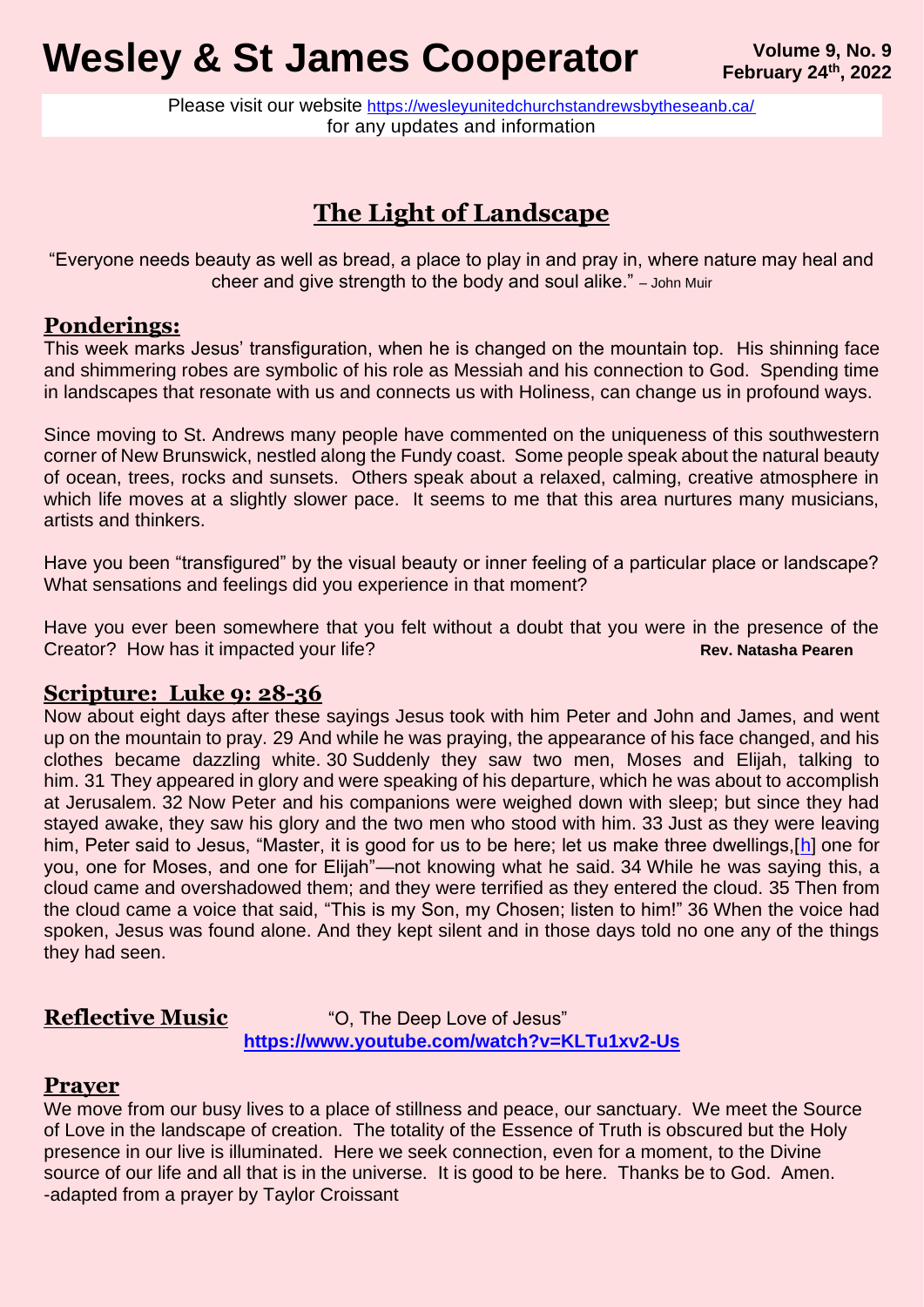## **Events and Announcements**

#### **Sunday February 27th** Wesley Worship

10:00am immediately followed by the Annual Meeting

#### **Sunday February 27th** St. James Worship

11:30am at Oak Hill Hall, worship leader Rev. Ali Anningson

#### **Guided Meditation** - Beginning March 2nd

Wednesday afternoons to April 6<sup>th</sup> 2pm at Wesley in the Upper Hall.

This is a great introduction to meditation if you have never experienced it before. You will enter into about 20 mins of stillness of body while a script is read that will help you to relax and connect with the Spirit. You may be seated on a chair or choose to be on the floor. Wear comfortable clothing and bring mats & blankets if you desire.

**Natasha Vacation** – Friday March 4<sup>th</sup> to Tuesday March 8<sup>th</sup> Sunday Worship will be led by congregational members.

**Wesley Board Meeting** – Wednesday March 9th at 7pm

Labyrinth Retreat - Saturday March 12<sup>th</sup> 9:30am-12:30 Led by Carole Martignacco

#### **Ukrainian Easter Egg Decorating**

Saturday March 19<sup>th</sup> 9:30am-12:30 or 1:00pm-4:00pm in Wesley's Lower Hall. Register for a morning or afternoon session by e-mailing or calling the church. Cost: \$15/person. All supplies are provided. Buy a Kistka (wax writing tool) additional \$10. This is intended for beginners, adults and kids over 8 are welcome. There is room for 12 participants in each session.

#### **World Day of Prayer** – Friday March 4<sup>th</sup>

Watch at home on CHCO TV at 9:00am, 5:00pm or 10:05pm • Bell Fibre TV channel 26 • Bell TV satellite channel 539 Watch online anytime at [wicc.org](https://webmail.bellaliant.net/bell/wicc.org) (Women's Inter-Church Council of Canada). World Day of Prayer Service for 2022 was written by women in England, Wales and Northern Ireland.

#### **Shiretown Community Services Take-out Meals**

Available on Wednesdays March 2<sup>nd</sup> to April 6<sup>th</sup> from the Anglican Parish Hall \$10/meal Reserve your by calling 529-8662. Only 50 meals made each day.

#### **Lent begins March 6th with the theme: Setting a Place for All**

. **Please check our calendar on our website for any upcoming events or changes to events <https://wesleyunitedchurchstandrewsbytheseanb.ca/events/>**

**Dedications are most welcome remembering, honouring, celebrating a special person, event or season! Please email [wesleyunitedstandrews@gmail.com](mailto:wesleyunitedstandrews@gmail.com) with your request. Thanks!** Photos or any other requests to go with dedications – favourite flower or season etc…….

**Please send all announcements to:** [WesleyUnitedStAndrews@gmail.com](mailto:WesleyUnitedStAndrews@gmail.com) **State if you wish them to go on the Bulletin, the COOP, Facebook page, Website, or all four! (photos can be placed on all but the bulletin) Thank you!**